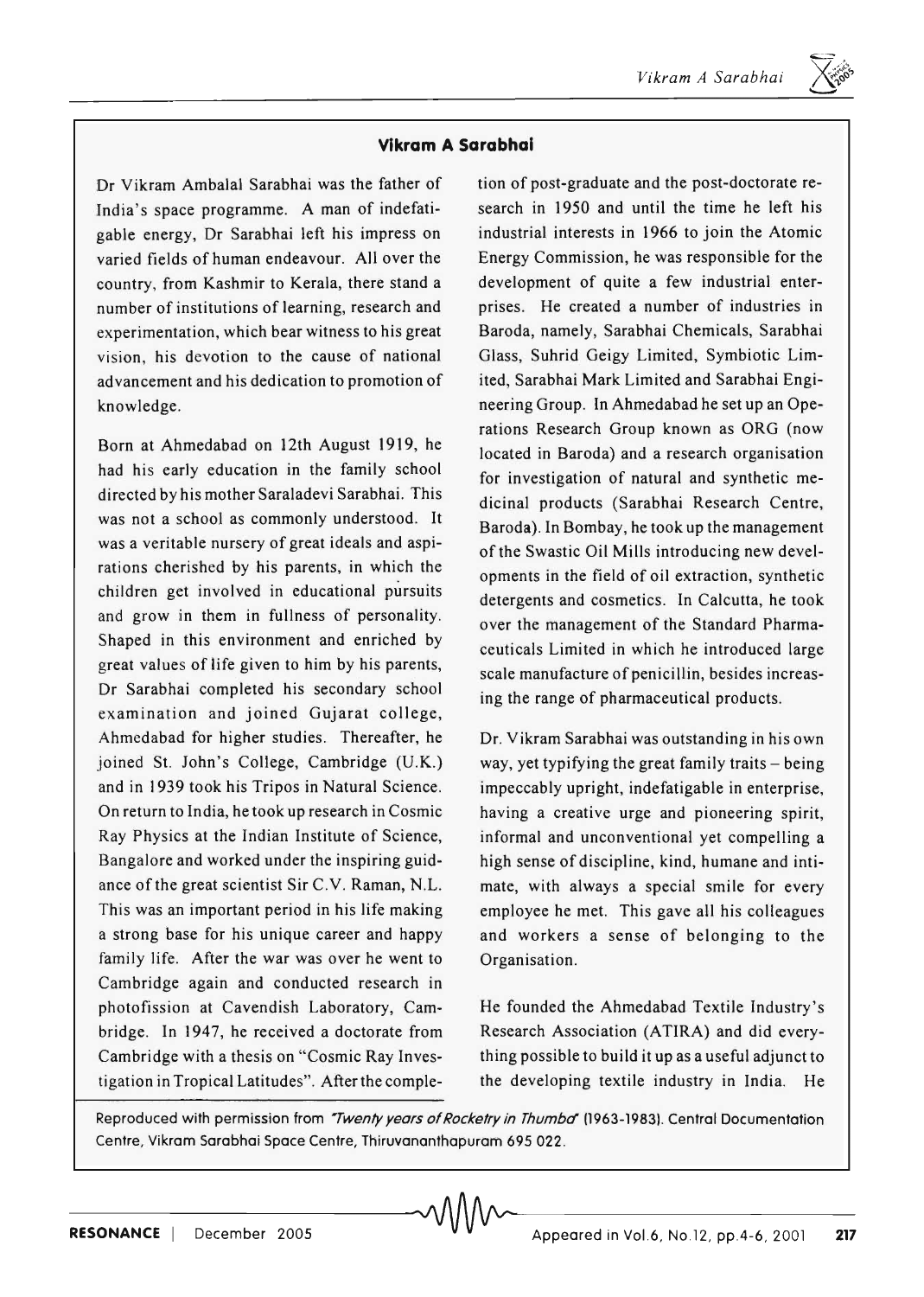worked as its first Honorary Director upto 1956. Management was another interest of Dr Sarabhai. Feeling the great need for professional management in India, he founded the Indian Institute of Management in Ahmedabad in 1962. This Institute he headed as its Honorary Director upto 1965. Between 1947 and 1965 he directed his purposive mind to the founding and thereafter fostering of the Physical Research Laboratory for developing scientific research in India and this was his signal creation of a scientific institute of great eminence in India.

In 1962, Dr Sarabhai took over the responsibility of organising space research in India and became the Chairman of the Indian National Committee for Space Research (lNCOSPAR) for setting up the Thumba Equatorial Rocket Launching Station and initiated a programme for the manufacture of French Centaure sounding rockets in India. He was the moving spirit behind the manufacture of Indian Rockets at Thumba - "Rohini" and "Menaka" are among the rockets produced there. In 1966, he was appointed Chairman of the Atomic Energy Commission and Secretary to the Government of India. He was President of Physics Section of the Indian Science Congress held in 1962, Chairman of Electronics Commission, Union Department of Defence Supplies, and Electronics Corporation of India besides being member of various important national and international committees. He was a Fellow of Indian Academy of Sciences, National Institute of Sciences of India, Physical Society, London and Cambridge Philosophical Society.

He saw tremendous potential of modern science to help in the process of development. He drew up plans to take modern education to the remotest villages by using satellite television. His interest in education resulted in his establishing

the Community Science Centre for science education for children, an institution where new ideas in science education could be tried out. He often said that on retirement he would like to spend time with young children talking to them about science.

The beginning of another institution under the auspices of the Nehru Foundation for development was made by him. The aim of this institution was to act as a forum for people to get together to think about and evolve ideas on various issues of development.

As a mark of appreciation of his work, he was awarded in 1962 the Shanti Swaroop Bhatnagar Award for Physics and he was also honoured with the award of Padma Bhushan in 1966 by the Government of India; the Padma Vibhushan was awarded to him posthumously.

He was a member of the International Council of Scientific Unions (1966), Chairman of the Panel of Experts and Scientific Chairman of the UN Conference on the Exploration and Peaceful Uses of Outer Space (1968), President, 14th General Conference, International Atomic Energy Agency, Vienna (1970) and Vice-President, Fourth UN Conference on the Peaceful Uses of Atomic Energy (1971).

He was an ardent visionary who had brilliant ideas on how to link up atomic power development with the industrial development of a large backward area such as the Agro-Industrial Complex in the Gangetic Plain or the arid area of Kutch. No less imaginative was his plan for the use of satellite communication to bring the benefits of television to the thousands of villages in India on a most economic basis. This was a profile for India's development during the seventies as he had imagined. In him rests the ideal for the younger generation of Indian scientists